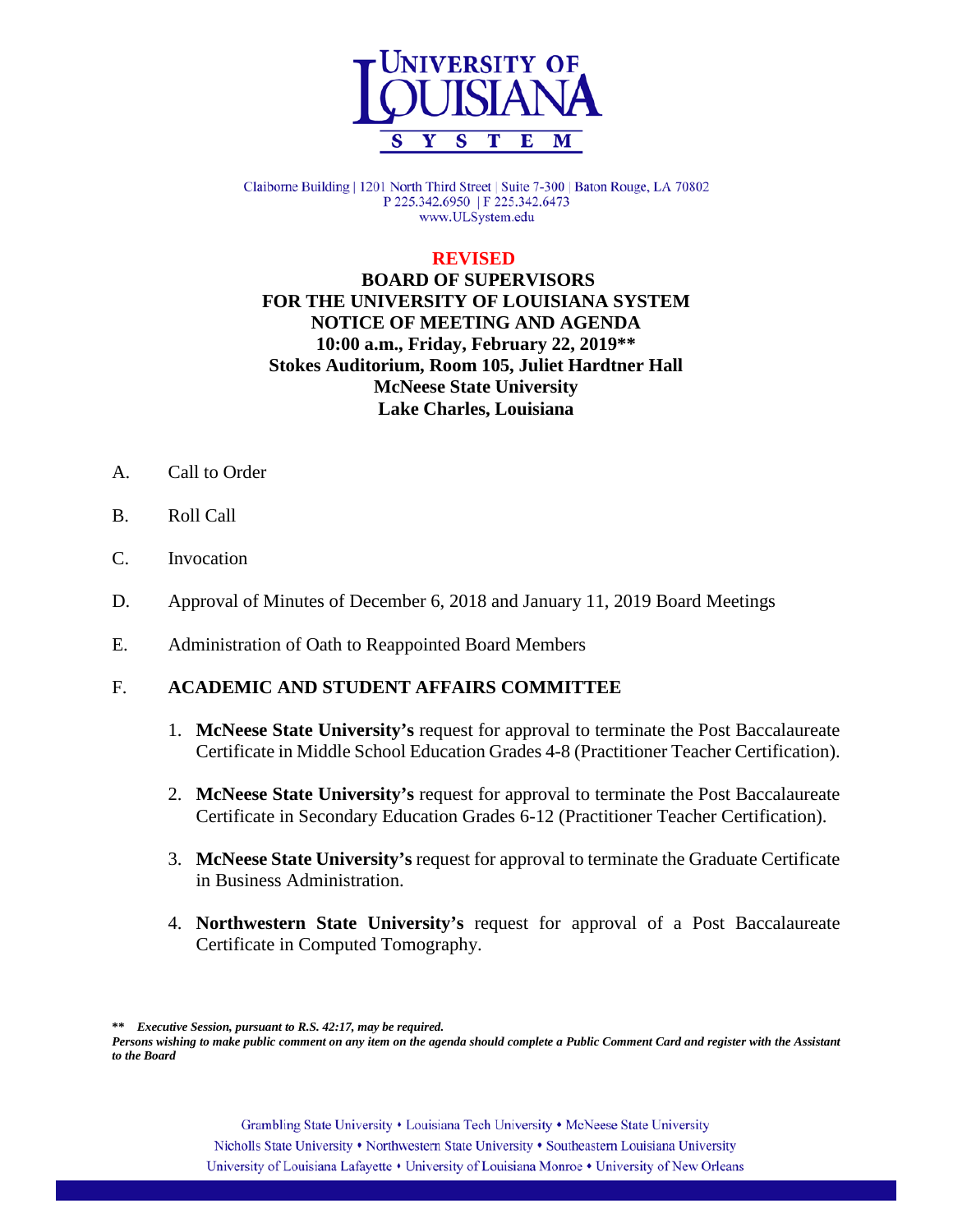- 5. **Northwestern State University's** request for approval of a Master of Science in Computer Information Systems.
- 6. **Southeastern Louisiana University's** request for approval to restructure the Bachelor of Arts in Spanish to a Bachelor of Arts in World Languages.
- 7. **University of Louisiana at Monroe's** request for approval of a Master of Music Education.
- 8. **University of New Orleans'** request for approval to award a Doctorate Honoris Causa to Mr. Raymond J. Brandt.
- 9. **University of New Orleans'** request for approval of Center Austria the Austrian Marshall Plan Center for European Studies.
- 10. **University of New Orleans'** request for approval of a Student Transfer Agreement with Delgado Community College.
- 11. **University of New Orleans'** request for approval of an International Friendship and Academic Exchange Agreement with the IUT of Saint Nazaire and the IUT of Nantes, part of the University of Nantes, France.
- 12. **University of New Orleans'** request for approval of a Memorandum of Understanding with Nicholls State University.
- 13. **University of New Orleans'** request for approval of a Memorandum of Understanding with Université de Nantes.
- 14. **University of New Orleans'** request for approval of a Memorandum of Understanding with Chengdu Neusoft University, Chengdu, Sichuan, China.
- 15. Other Business

## G. **ATHLETIC COMMITTEE**

- 1. **Louisiana Tech University's** request for approval of a contract with Mr. Thomas Lane Burroughs, Head Men's Baseball Coach, effective May 26, 2018.
- 2. **McNeese State University's** request for approval of its revised Athletic Home Game Complimentary Ticket Policy.
- 3. **McNeese State University's** request for approval of a contract with Mr. Michael E. Fluty, Head Men's and Women's Golf Coach, effective January 16, 2019.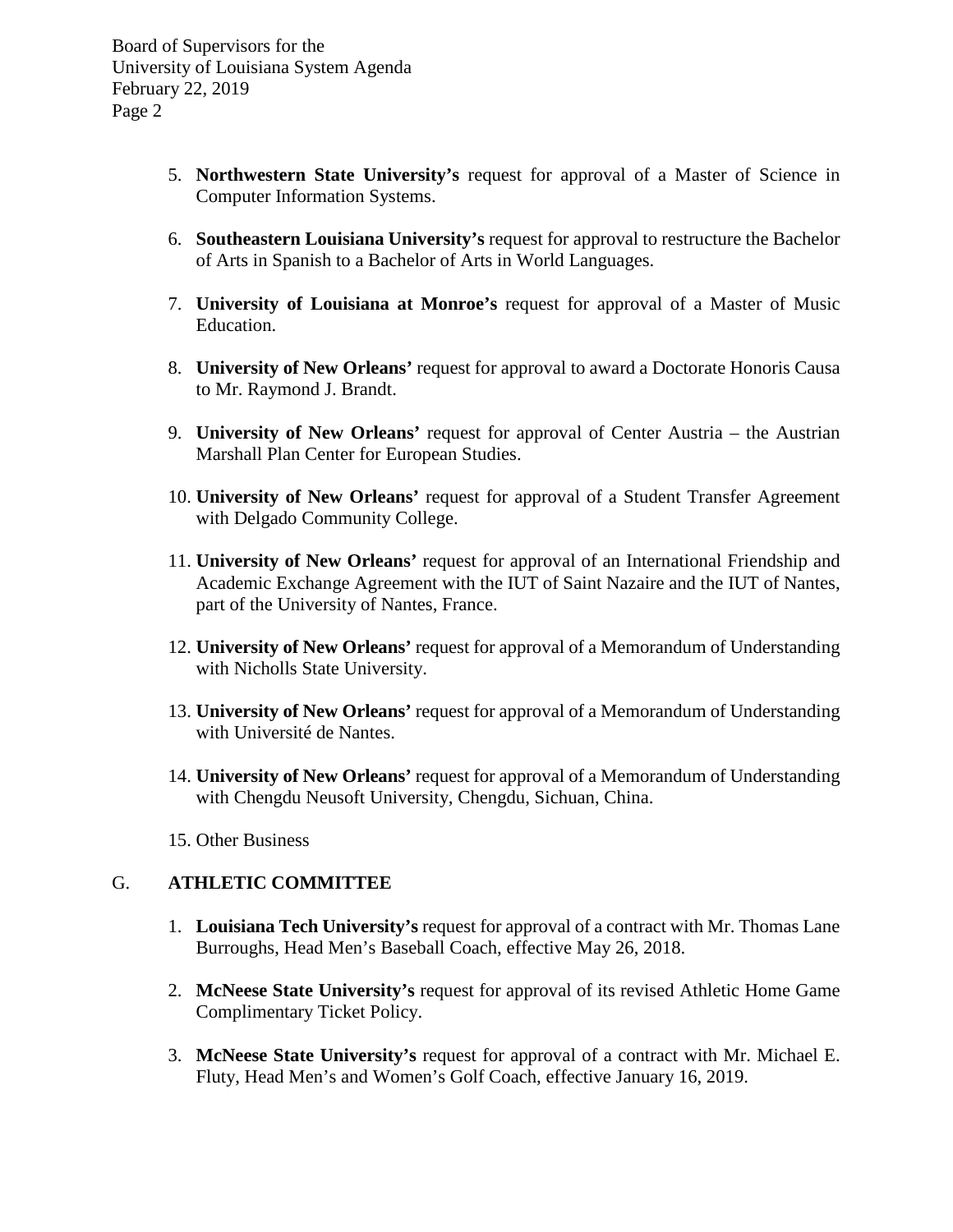- 4. **McNeese State University's** request for approval of a contract with Mr. Sterlin Gilbert, Head Men's Football Coach, effective December 6, 2018.
- 5. **Southeastern Louisiana University's** request for approval of a contract with Mr. Christopher McBride, Head Women's Soccer Coach, effective March 1, 2019.
- 6. **Southeastern Louisiana University's** request for approval of a contract with Mr. Lance Guidry, Football Defensive Coordinator, effective January 10, 2019.
- 7. **Southeastern Louisiana University's** request for approval of a contract with Mr. Jeremy White, Head Women's Volleyball Coach, effective January 1, 2019.
- 8. **University of Louisiana at Lafayette's** request for approval of a contract with Mr. Lance Key, Head Soccer Coach, effective January 1, 2019.
- 9. **University of Louisiana at Lafayette's** request for approval of a contractual amendment with Mr. Michael Desormeaux, Assistant Football Coach, effective January 1, 2019.
- 10. **University of Louisiana at Lafayette's** request for approval of a contractual amendment with Mr. David Looney, Jr., Assistant Football Coach, effective January 1, 2019.
- 11. **University of Louisiana at Lafayette's** request for approval of a contractual amendment with Mr. Patrick Toney, Assistant Football Coach, effective January 1, 2019.
- 12. **University of Louisiana at Lafayette's** request for approval of a contractual amendment with Mr. Troy Wingerter, Director of Football Operations, effective January 1, 2019.
- 13. **University of Louisiana at Monroe's** request for approval of a contract with Mr. Mike Collins, Defensive Coordinator/Assistant Head Football Coach, effective January 1, 2019.
- 14. **University of Louisiana at Monroe's** request for approval of a contract with Mr. Matt Kubik, Offensive Coordinator/Assistant Head Football Coach, effective January 1, 2019.
- 15. **University of Louisiana at Monroe's** request for approval of a contract with Mr. Keith Richard, Head Men's Basketball Coach, effective May 1, 2019.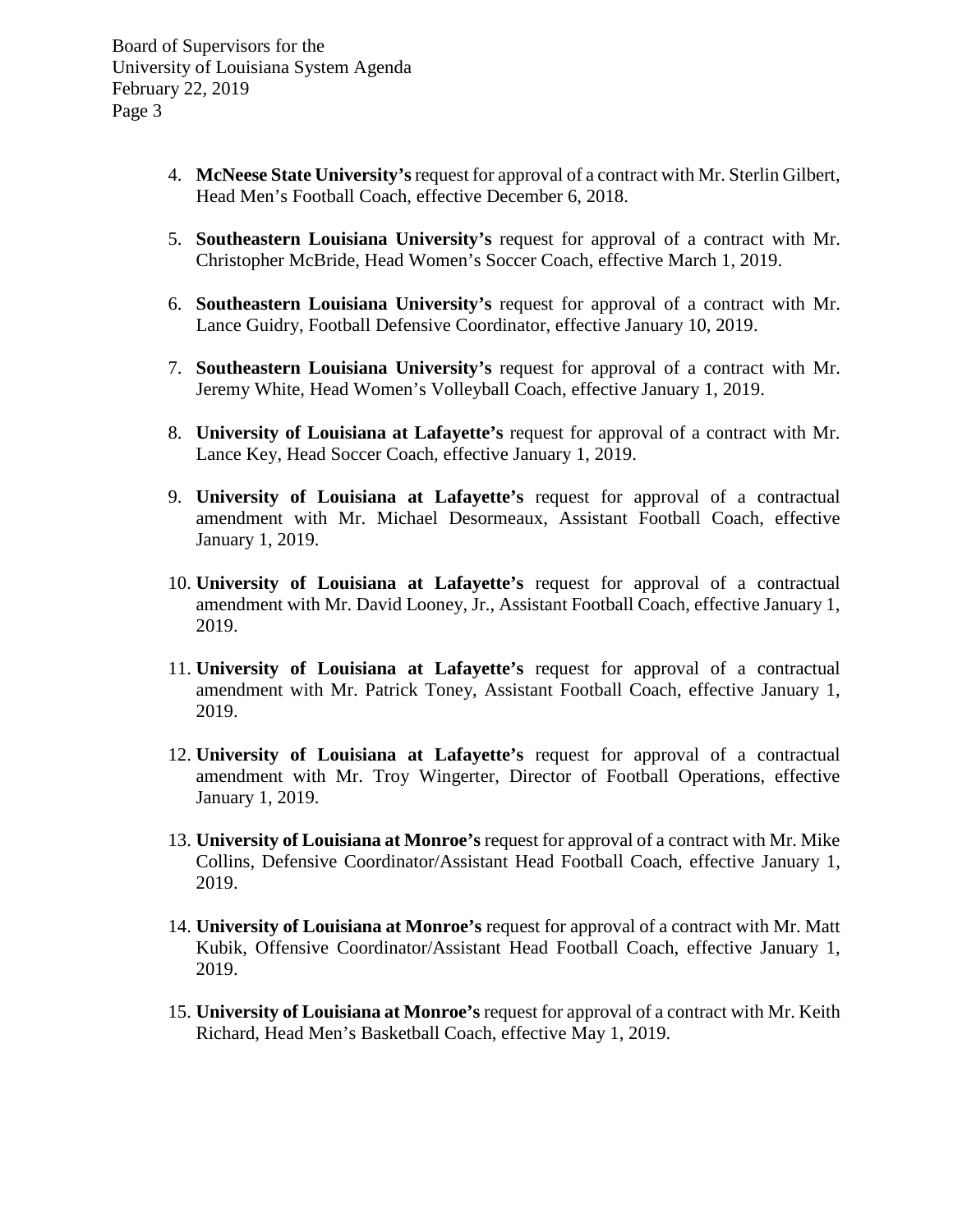- 16. **University of New Orleans'** request for approval of its Athletic Home Game Complimentary Ticket Policy.
- 17. Other Business

### H. **FACILITIES PLANNING COMMITTEE**

- 1. **McNeese State University's** request for approval to name a room in the Health and Human Performance Educational Complex the "Missy Shaddock Basketball Suite and Conference Room."
- 2. **Nicholls State University's** request for approval to rename the President's Dining Room located in Room 140 of the Lanny D. Ledet Culinary Arts Building the "Chef John Folse Dining Room."
- 3. **Nicholls State University's** request for approval to rename the Madewood Room to the "Andrea Bollinger Room" and the Magnolia Room to the "Charlotte Bollinger Room" in the Donald G. Bollinger Memorial Student Union.
- 4. **Northwestern State University's** request for approval to allow certain properties located in DeSoto Parish totaling 110.17 acres to be nominated to the State Mineral Board for mineral lease.
- 5. **Southeastern Louisiana University's** request for approval to name several rooms in the Computer Science and Technology Building.
- 6. **Southeastern Louisiana University's** request for approval to name Room 86 in the R. Norval Garrett Building the "Northwestern Mutual Sales Training Room."
- 7. **University of Louisiana at Monroe's** request for approval to enter into a Grounds and Facilities Lease Agreement with ULM Facilities, Inc., a 501(c)3 not-for-profit corporation, to construct a new Golf Facility pursuant to the authority vested in La. R.S. 17:3361 and to purchase the improvements back from ULM Facilities, Inc. in accordance with the law.
- 8. **University of Louisiana at Monroe's** request for approval to enter into a lease with an option to purchase 2.84 acres of property from the ULM Foundation and acceptance of an irrevocable assignment and act of donation for the Doppler Radar Tower from ULM Facilities, Inc.
- 9. **University of Louisiana at Monroe's** request for approval of the Board of Supervisors for the University of Louisiana System for the execution of a Ground Lease Agreement between the Board, acting on behalf of the University, and Provident Group – ULM Properties LLC, in connection with the construction of student housing and related facilities on the University's campus.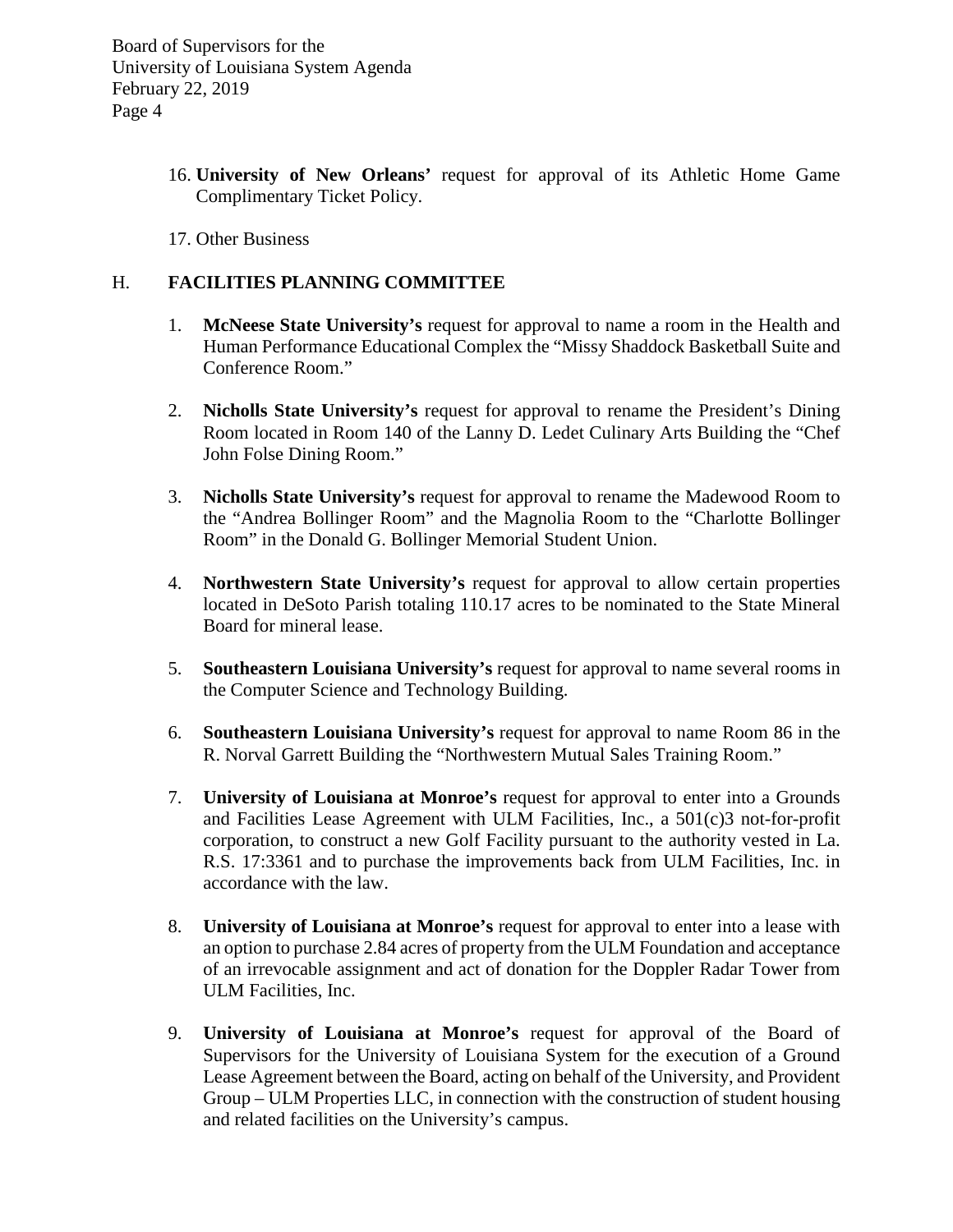- 10. **University of Louisiana at Monroe's** request for approval of the Board of Supervisors for the University of Louisiana System for the execution of an amendment to the Ground Lease Agreement between the Board, acting on behalf of the University, and the Harvey W. Peters Research Foundation, in connection with the construction of a medical school on the University's campus for the purpose of adding property to the Ground Lease.
- 11. **University of New Orleans'** request for approval to name the auditorium in the College of Engineering Building the "Dr. Fritz Dohse Auditorium."
- 12. **University of New Orleans'** request for approval to enter into a Memorandum of Understanding with Hynes Charter School Corporation and Friends of Hynes, both not-for-profit corporations, to proceed with the development and execution of a future lease agreement pursuant to the authority vested in La. R.S. 17:3361.
- 13. **University of Louisiana System's** request that the Board authorize the System President to approve naming of the University of Louisiana at Lafayette softball field.
- 14. Other Business

### I. **FINANCE COMMITTEE**

- 1. **Grambling State University's** request for approval of a resolution approving the optional redemption of the outstanding \$4,710,000 Louisiana Public Authority Taxable Revenue Bonds (Black and Gold Facilities Project) Series 2006C.
- 2. **Louisiana Tech University's** request for approval of Amendment No. 5 to Lease Agreement by and between the Board of Supervisors for the University of Louisiana System on behalf of Louisiana Tech University and Barnes & Noble College Booksellers, LLC.
- 3. **McNeese State University's** request for approval to charge certain contract tuition and fee rates for online RN to BSN program.
- 4. **McNeese State University's** request for approval to conduct a student referendum to approve a self-assessed Spirit Fee.
- 5. **Southeastern Louisiana University's** request for approval of a contract price to offer the University's current RN to BSN program in a Learn-on-Demand format.
- 6. **University of Louisiana at Monroe's** request for approval of its Advancement Incentive Compensation Plan.
- 7. **University of Louisiana at Monroe's** request for approval of a Service Agreement with Instructional Connections, LLC.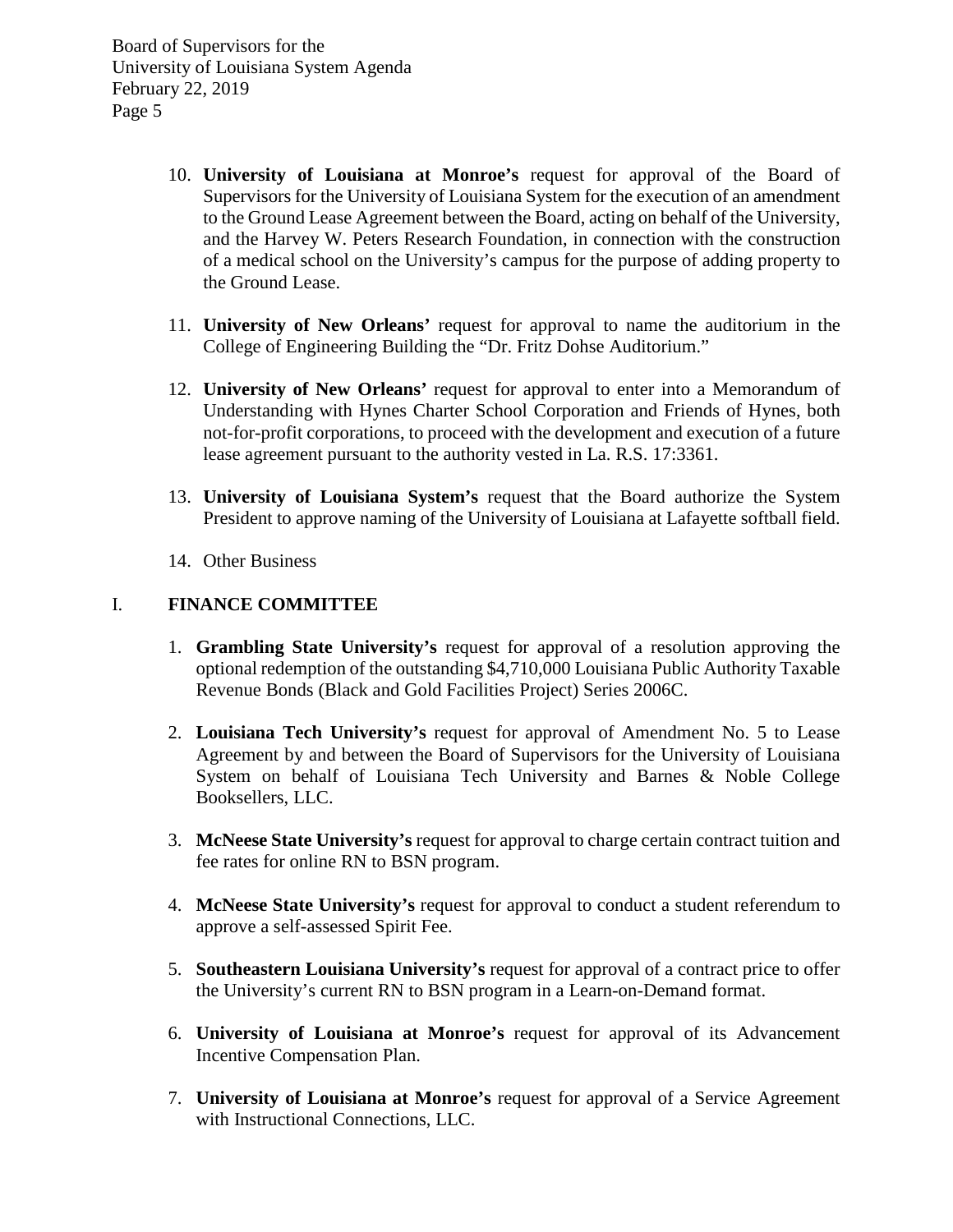> 8. **University of Louisiana System's** request for approval to establish LEQSF (8g) Endowed Professorships/First Generation Scholarships/Superior Graduate Scholarships as follows:

### **Nicholls State University**

The Michael C. and Christine P. Bourgeois Endowed Superior Graduate Student Scholarship

#### **University of Louisiana at Lafayette**

Francis Patrick Clark/BORSF Professorships in Computer & Informatics V Francis Patrick Clark/BORSF Professorships in Computer & Informatics VI Francis Patrick Clark/BORSF Professorships in Computer & Informatics VII Leonder & Louizette Labbe - Sy & Laura Arceneaux/BORSF Professorship in Education

Ellen Coussan Coffin/BORSF Endowed Superior Graduate Scholarship in Biology I

Ellen Coussan Coffin/BORSF Endowed Superior Graduate Scholarship in Biology II

Ellen Coussan Coffin/BORSF Endowed Superior Graduate Scholarship in Biology III

Ellen Coussan Coffin/BORSF Endowed Superior Graduate Scholarship in Biology IV

Ellen Coussan Coffin/BORSF Endowed Superior Graduate Scholarship in Biology V

Construction Specifications Institute (CSI) Acadiana Chapter/BORSF Endowed Superior Graduate Student Scholarship in Architecture

#### **University of New Orleans**

Endowed Superior Graduate Student Scholarship in Accounting and Tax Accounting

University of New Orleans International Alumni Association First Generation Scholarship

- 9. **University of Louisiana System's** request for approval of payments made by nonprofit organizations to employees of the University of Louisiana System during Fiscal Year 2018 in accordance with provision of Louisiana Revised Statute (R.S.) 17:3390(F).
- 10. **University of Louisiana System's** discussion of Fiscal Year 2018-19 second quarter financial reports and ongoing assurances.
- 11. **University of Louisiana System's** financial status of alternatively financed projects for the six months ended December 31, 2018.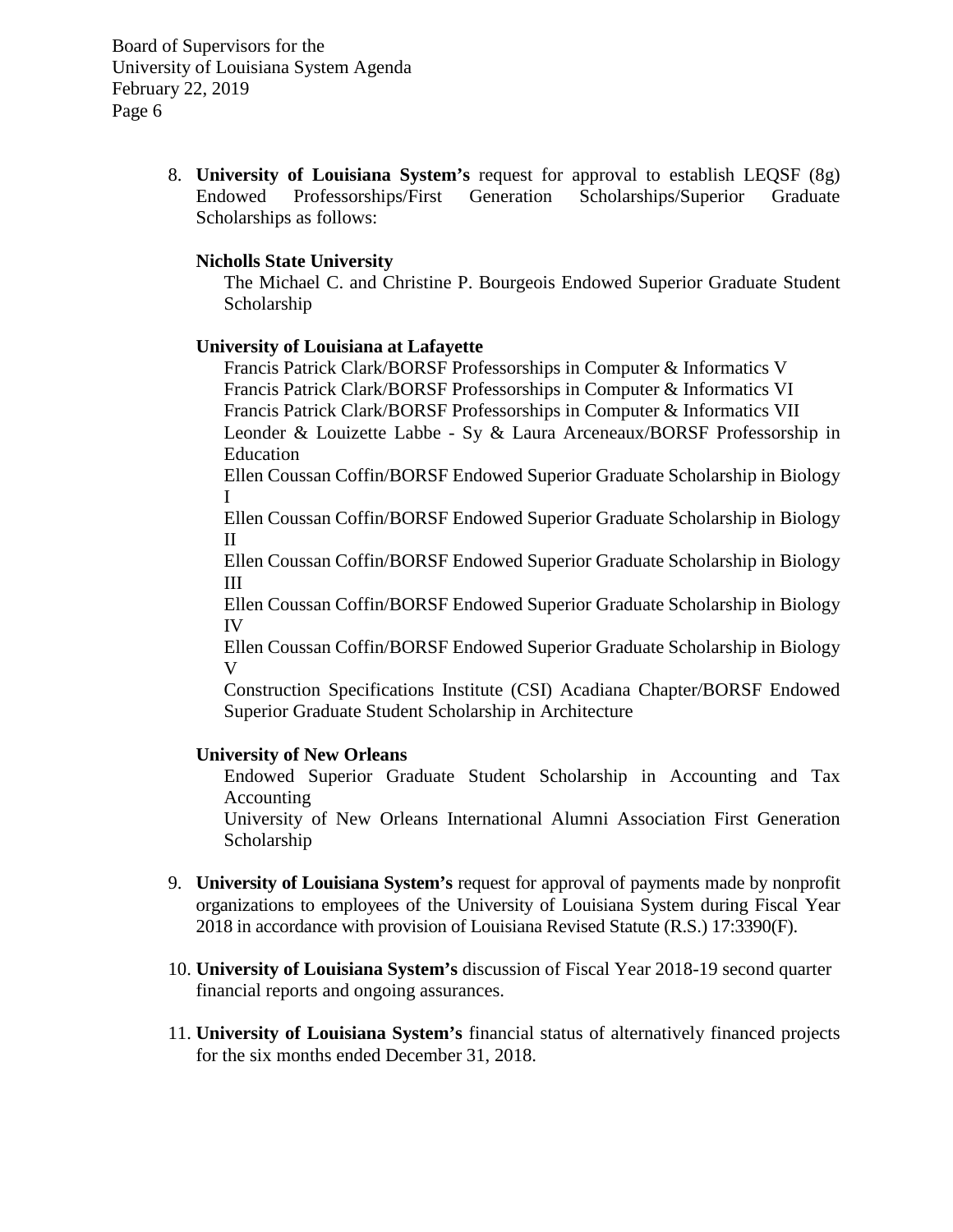- 12. **University of Louisiana System's** report of internal and external audit activity for the period of November 29, 2018 to February 17, 2019.
- 13. Other Business

### J. **PERSONNEL COMMITTEE**

- 1. **Grambling State University's** request for approval to appoint Dr. David Ponton as Vice President for Student Affairs and Athletic Director effective January 1, 2019.
- 2. **McNeese State University's** request for approval to appoint Dr. Cynthia Cano as Dean of the College of Business effective February 2, 2019.
- 3. **McNeese State University's**request for approval to appoint Dr. Christopher J. Thomas as Vice President for Student Affairs effective March 1, 2019.
- 4. **McNeese State University's** request for approval to appoint Mr. Kedrick Nicholas as Dean of Student Services effective February 22, 2019.
- 5. **University of Louisiana at Lafayette's** request for approval to appoint Dr. Ahmed Khattab as Interim Dean of the College of Engineering effective January 1, 2019.
- 6. **University of Louisiana at Monroe's** request for approval to appoint Dr. Steven Siconolfi as Interim Vice President for Academic Affairs effective March 1, 2019.
- 7. Other Business

### K. **LEGISLATION COMMITTEE**

- 1. Upcoming 2019 Regular Legislative Session
- 2. Other Business

### L. **SYSTEM PRESIDENT'S BUSINESS**

- 1. Personnel Actions
- 2. System President's Report
- 3. Other Business